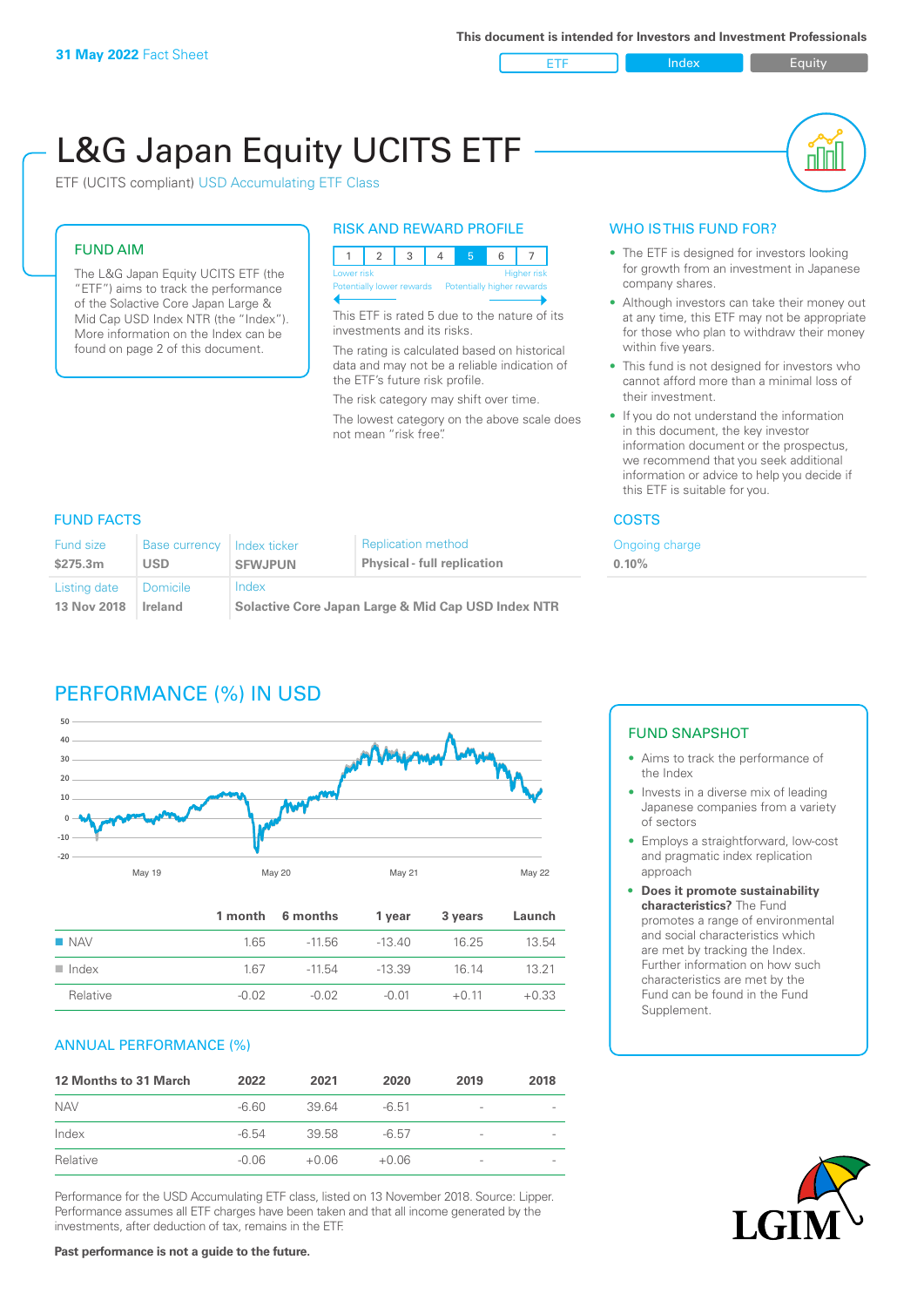# L&G Japan Equity UCITS ETF

# INDEX BREAKDOWN

The breakdowns below relate to the Index. The ETF's portfolio may deviate from the below. All data source LGIM unless otherwise stated. Totals may not sum to 100% due to rounding.







| <b>Toyota Motor</b>            | 50  |
|--------------------------------|-----|
| Sony Corporation               | 3.3 |
| Keyence                        | 22  |
| <b>Tokyo Electron</b>          | 19  |
| Nippon Telegraph & Telephone   | 19  |
| Mitsubishi UFJ Financial Group | 18  |
| Shin-Etsu                      | 16  |
| KDDI                           | 15  |
| Nintendo                       | 14  |
| Recruit                        | 14  |
|                                |     |

#### COUNTRY (%)

Japan 100.0

#### INDEX DESCRIPTION

The Index is designed to be a benchmark for the Japanese equity market and measures the performance of large and mid-cap publicly traded Japanese companies which satisfy minimum criteria relating to liquidity and size and excludes companies: (a) engaged in pure coal mining; (b) involved in the production of controversial weapons, such as cluster weapons, anti-personnel mines or biological and chemical weapons; or (c) that, for a continuous period of three years, have been classified as being in breach of at least one of the UN Global Compact principles, which is a set of globally accepted standards on human rights, labour, environment and corruption.

### $25<sub>1</sub>$ INDEX FUND **MANAGEMENTTEAM**

The Index Fund Management team comprises 25 fund managers, supported by two analysts. Management oversight is provided by the Global Head of Index Funds. The team has average industry experience of 15 years, of which seven years has been at LGIM, and is focused on achieving the equally important objectives of close tracking and maximising returns.

.<br>Celebratin

Years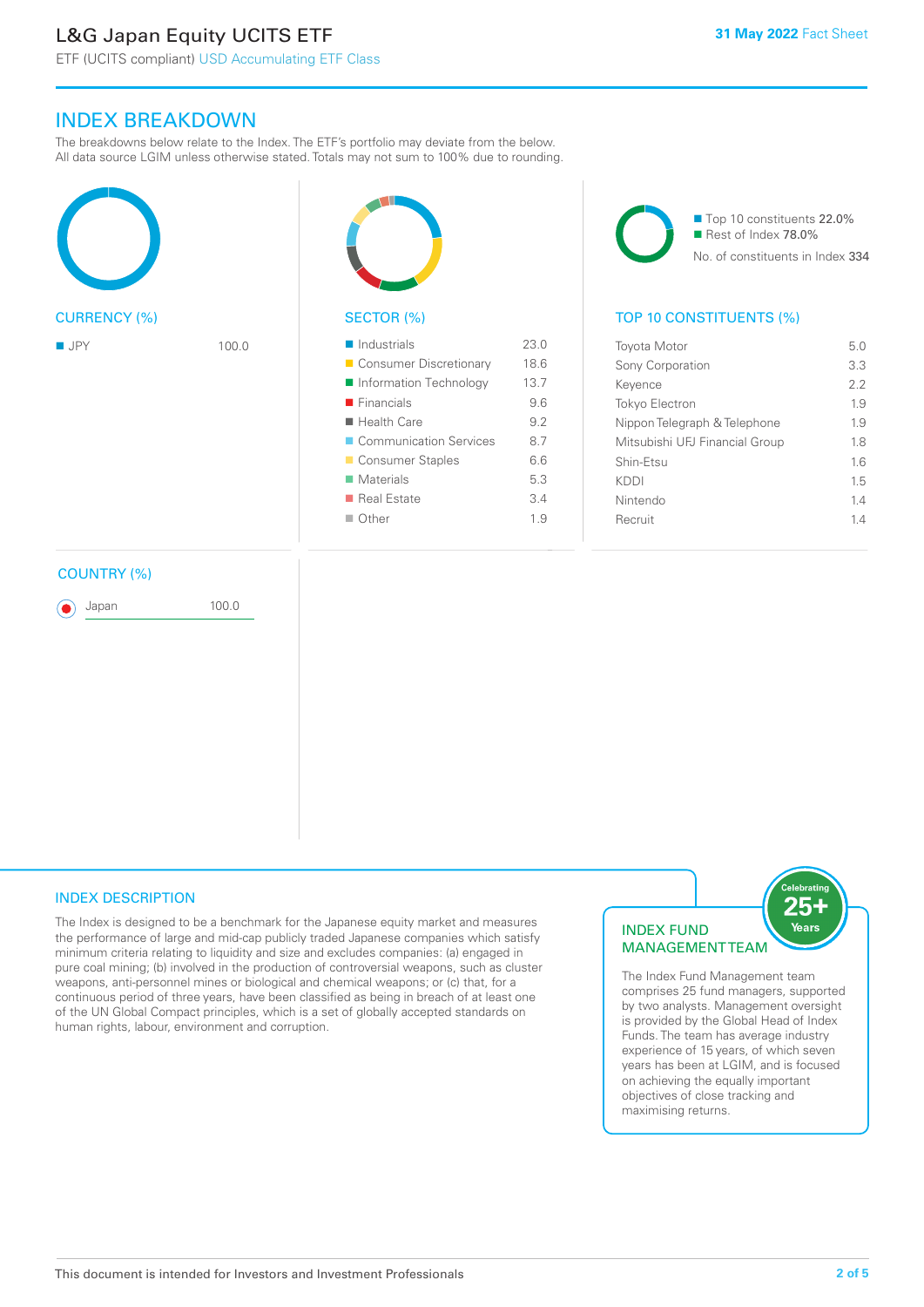# L&G Japan Equity UCITS ETF

ETF (UCITS compliant) USD Accumulating ETF Class

#### KEY RISKS

- The value of an investment and any income taken from it is not guaranteed and can go down as well as up; you may not get back the amount you originally invested.
- An investment in the ETF involves a significant degree of risk. Any decision to invest should be based on the information contained in the relevant prospectus. Prospective investors should obtain their own independent accounting, tax and legal advice and should consult their own professional advisers to ascertain the suitability of the ETF as an investment.
- The value of the shares in the ETF is directly affected by increases and decreases in the value of the Index. Accordingly the value of a share in the ETF may go up or down and a shareholder may lose some or the entire amount invested.
- The ETF's ability to closely track the Index will be affected by its ability to purchase and/or sell the Index constituents and any legal or regulatory restrictions or disruptions affecting them.
- The ETF's ability to closely track the Index will also be affected by transaction costs and taxes incurred when adjusting its investment portfolio generally and/or to mirror any periodic adjustments to the constituents of the Index. There can be no certainty that ETF shares can always be bought or sold on a stock exchange or that the market price at which the ETF shares may be traded on a stock exchange will reflect the performance of the Index.
- The ETF is subject to the risk that third party service providers (such as a bank entering into swaps with the ETF or the ETF's depositary) may go bankrupt or fail to pay money due to the ETF or return property belonging to the ETF.
- If the Index provider stops calculating the Index or if the ETF's license to track the Index is terminated, the ETF may have to be closed.
- It may not always be possible to buy and sell ETF shares on a stock exchange or at prices closely reflecting the NAV.
- There is no capital guarantee or protection on the value of the ETF. Investors can lose all the capital invested in the ETF.
- Please refer to the "Risk Factors" section of the Issuer's Prospectus and the Fund Supplement.
- This Fund may have underlying investments that are valued in currencies that are different from the currency of this share class, in which case exchange rate fluctuations will impact the value of your investment. In addition, the return in the currency of this share class may be different to the return in your own currency.

For mo[re inf](https://www.lgimetf.com/)ormation, please refer to the key investor information document on our website M

#### TRADING INFORMATION

| <b>Exchange</b>           | <b>Currency ISIN</b> |              | <b>SEDOL</b>         |                | <b>Ticker Bloomberg</b>            |
|---------------------------|----------------------|--------------|----------------------|----------------|------------------------------------|
| London Stock Exchange GBP |                      | IE00BFXR5T61 | <b>BF5CY47</b>       |                | LGJG LGJG LN                       |
| London Stock Exchange USD |                      | IE00BFXR5T61 | BF5CXV7              |                | $AGIP$ $AGIPIN$                    |
| Borsa Italiana            | EUR                  | IE00BFXR5T61 | BGI RPO <sub>2</sub> |                | $\lfloor$ G, IP $\lfloor$ G, IP IM |
| Deutsche Börse            | EUR                  | IE00BFXR5T61 | BKDW789              | FTI R          | FTI R GY                           |
| NYSE Euronext             | FUR                  | IE00BFXR5T61 | <b>BGI RO03</b>      | $\sqcup$ G, JP | I G.JP NA                          |

The currency shown is the trading currency of the listing.



#### SPOTLIGHT ON LEGAL & GENERAL INVESTMENT MANAGEMENT

We are one of Europe's largest asset managers and a major global investor, with assets under management of £1,421.5 billion (as at 31 December 2021). We work with a wide range of global clients, including pension schemes, sovereign wealth funds, fund distributors and retail investors.

Source: LGIM internal data as at 31 December 2021. The AUM disclosed aggregates the assets managed by LGIM in the UK, LGIMA in the US and LGIM Asia in Hong Kong. The AUM includes the value of securities and derivatives positions.

#### COUNTRY REGISTRATION



**OR** United Kingdom

#### AVAILABILITY

| ISA eligible                    | Yes |
|---------------------------------|-----|
| SIPP eligible                   | Yes |
| <b>UK Fund Reporting Status</b> | Yes |

#### TO FIND OUT MORE





Call **0345 070 8684**



Lines are open Monday to Friday 8.30am to 6.00pm. We may record and monitor calls. Call charges will vary.

#### **Index Disclaimer**

The ETF is not sponsored, promoted, sold or supported by Solactive AG. Nor does Solactive AG offer any express or implicit guarantee or assurance either with regard to the results of using the Index and/or Index trade mark or the Index price, at any time or in any other respect.

The Index is calculated and published by Solactive AG. Solactive AG uses its best efforts to ensure that the Index is calculated correctly. Irrespective of its obligations towards the Company, Solactive AG has no obligation to point out errors in the Index to third parties including, but not limited to, investors and/or financial intermediaries of the ETF. Solactive AG does not guarantee the accuracy and/or the completeness of the Index or any related data, and shall not have any liability for any errors, omissions or interruptions therein.

Neither publication of the Index by Solactive AG, nor the licensing of the Index or Index trade mark, for the purpose of use in connection with the ETF, constitutes a recommendation by Solactive AG to invest capital in said ETF nor does it, in any way, represent an assurance or opinion of Solactive AG with regard to any investment in this ETF. In no event shall Solactive AG have any liability for any lost profits or indirect, punitive, special or consequential damages or losses, even if notified of the possibility thereof.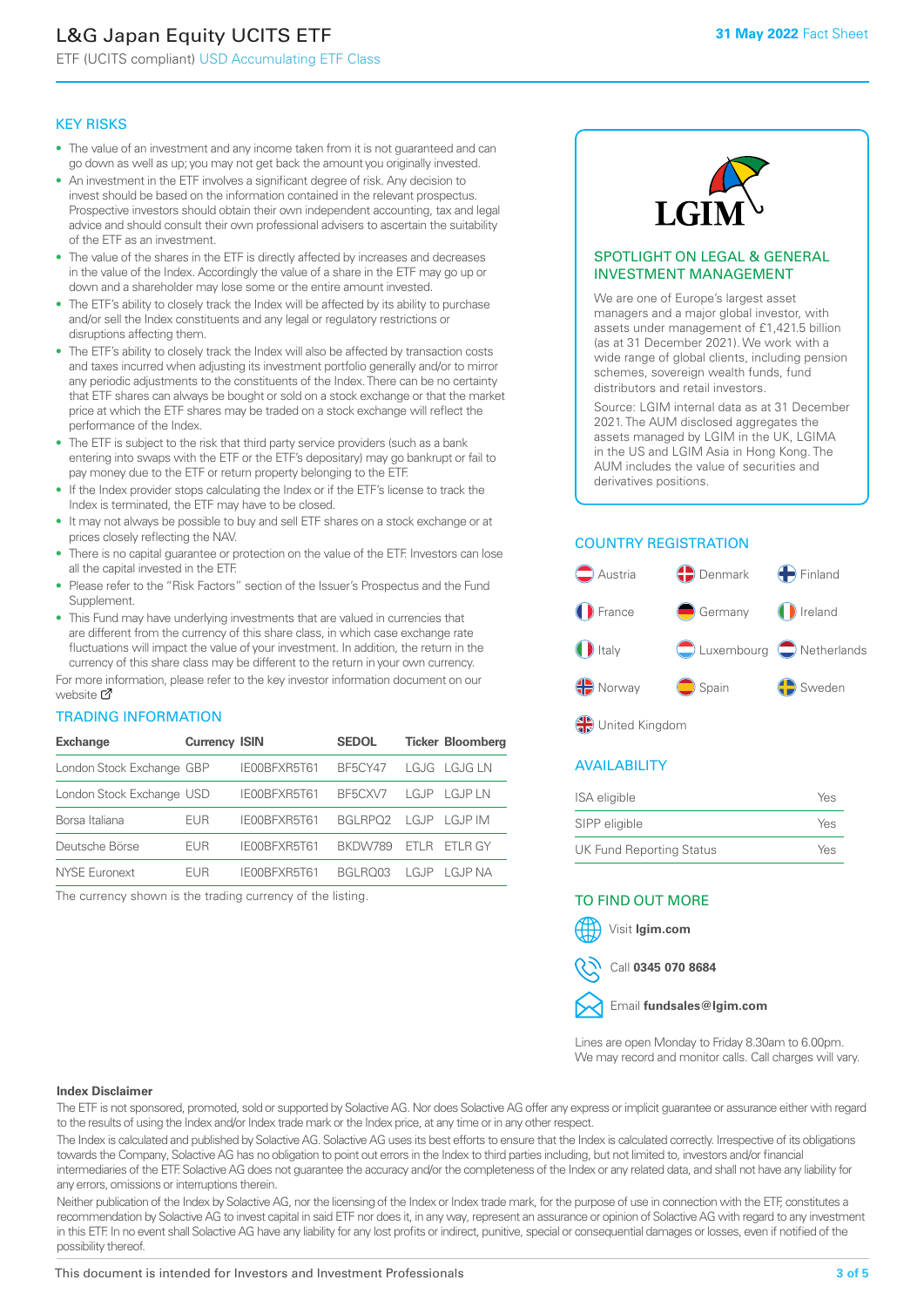ETF (UCITS compliant) USD Accumulating ETF Class

#### **Important Information**

A copy of the English version of the prospectus of the Fund is available on LGIM Fund Centre and may also be obtained from Legal & General Investment Management, 2 Dublin Landings, Office 1-W-131, North Dock, Dublin 1, Ireland. Where required under national rules, the key investor information document will also be available in the local language of the relevant EEA Member State. A summary of investor rights associated with an investment in the Fund shall be available from www. lgim.com/investor\_rights

We are also obliged to disclose that the Management Company has the right to terminate the arrangements made for marketing.

A decision may be taken at any time to terminate the arrangements made for the marketing of the Fund in any EEA Member State in which it is currently marketed. In such circumstances, Shareholders in the affected EEA Member State will be notified of this decision and will be provided with the opportunity to redeem their shareholding in the Fund free of any charges or deductions for at least 30 working days from the date of such notification.

This is a marketing communication. Please refer to the prospectus of the Fund and to the KIID before making any final investment decisions.

**In the United Kingdom and outside the European Economic Area,** this document is issued by Legal & General Investment Management Limited, authorised and regulated by the Financial Conduct Authority, No. 119272. Registered in England and Wales No. 02091894 with registered office at One Coleman Street, London, EC2R 5AA.

**In the European Economic Area,** this document is issued by LGIM Managers (Europe) Limited, authorised by the Central Bank of Ireland as a UCITS management company (pursuant to European Communities (Undertakings for Collective Investment in Transferable Securities) Regulations, 2011 (S.I. No. 352 of 2011), as amended) and as an alternative investment fund manager with "top up" permissions which enable the firm to carry out certain additional MiFID investment services (pursuant to the European Union (Alternative Investment Fund Managers) Regulations 2013 (S.I. No. 257 of 2013), as amended). Registered in Ireland with the Companies Registration Office (No. 609677). Registered Office: 70 Sir John Rogerson's Quay, Dublin, 2, Ireland. Regulated by the Central Bank of Ireland (No. C173733).

LGIM Managers (Europe) Limited operates a branch network in the European Economic Area, which is subject to supervision by the Central Bank of Ireland. In Italy, the branch office of LGIM Managers (Europe) Limited is subject to limited supervision by the Commissione Nazionale per le società e la Borsa ("CONSOB") and is registered with Banca d'Italia (no. 23978.0) with registered office at Via Uberto Visconti di Modrone, 15, 20122 Milan, (Companies' Register no. MI - 2557936). In Germany, the branch office of LGIM Managers (Europe) Limited is subject to limited supervision by the German Federal Financial Supervisory Authority ("BaFin"). In the Netherlands, the branch office of LGIM Managers (Europe) Limited is subject to limited supervision by the Dutch Authority for the Financial Markets ("AFM") and it is included in the register held by the AFM and registered with the trade register of the Chamber of Commerce under number 74481231. Details about the full extent of our relevant authorisations and permissions are available from us upon request. For further information on our products (including the product prospectuses), please visit our website.

The shares (the "Shares") discussed in this document are issued in relation to the relevant sub-fund (or share class(es) thereof) described in this document (together, the "Fund").

Copyright © 2022 Legal & General. This document is subject to copyright. Any unauthorised use is strictly prohibited. All rights are reserved.

**No investment advice:** We are required to clarify that we are not acting for you in any way in relation to the investment or investment activity to which this document relates. In particular, we will not provide any investment services to you and or advise you on the merits of, or make any recommendation to you in relation to, the terms of any transaction. None of our representatives are authorised to behave in any way which would lead you to believe otherwise. We are not, therefore, responsible for providing you with the protections afforded to some of our clients and you should seek your own independent legal, investment and tax or other advice as you see fit.

**United States information:** This document is not, and under no circumstances is to be construed as, an advertisement or any other step in furtherance of a public offering of shares in the United States or any province or territory thereof, where none of the Fund or the Shares are authorised or registered for distribution and where no prospectus of the Fund has been filed with any securities commission or regulatory authority. Neither this document nor any copy hereof should be taken, transmitted or distributed (directly or indirectly) into the United States. Neither the Fund nor any of the Shares have been or will be registered under the United States Securities Act of 1933 or the Investment Company Act of 1940 or qualified under any applicable state securities statutes.

**No guarantee of accuracy:** This document may contain independent market commentary prepared by us based on publicly available information. We do not warrant, guarantee or otherwise confirm the accuracy or correctness of any information contained herein and any opinions related to product or market activity may change. Any third party data providers used to source the information in this document make no warranties or claims of any kind relating to such data.

**Historical performance** is no indication of future performance: Any historical performance included in this document may be based on back testing. Back testing is the process of evaluating an investment strategy by applying it to historical data to simulate what the performance of such strategy would have been. However, back tested performance is purely hypothetical and is provided in this document solely for informational purposes. Back tested data does not represent actual performance and should not be interpreted as an indication of actual or future performance.

**No offer for sale:** The information contained in this document is neither an offer for sale nor a solicitation of an offer to buy securities. This document should not be used as the basis for any investment decision.

**Risk Warnings:** The Shares are products involving a significant degree of risk and may not be suitable for all types of investor. Any decision to invest should be based on the information contained in the prospectus of the Fund (or any supplements thereto) which includes, inter alia, information on certain risks associated with an investment. The price of any securities may go up or down and an investor may not get back the amount invested. Investors should only invest in a currency-hedged share class if they are willing to forego potential gains from appreciations in the currencies in which the Fund's assets are denominated against the currency of denomination of the relevant hedged share class. Currency hedging employed with respect to the hedged share classes aims to reduce currency risk rather than to eliminate it completely. Investors should also refer to the risk factor entitled "Currency" in the section of the Prospectus entitled "Risk Factors".

**Prospectus:** Investors should refer to the section entitled "Risk Factors" in the Fund's prospectus for further details of these and other risks associated with an investment in the Shares. The information in this document is designed solely for use in the relevant countries in which the Fund has been registered for public distribution and is not intended for residents of any other countries. The distribution of the prospectus and the offering, sale and delivery of Shares in other jurisdictions may be restricted by law.

**For United Kingdom investors:** The Fund is a recognised scheme under section 264 of the Financial Services and Markets Act 2000 and so the prospectus may be distributed to investors in the United Kingdom. Copies of all documents (i.e. the prospectus, the key investor information document, the latest annual audited report and financial statements and semi-annual unaudited report and financial statements and the constitution) are available in the United Kingdom from www.lgim.com.